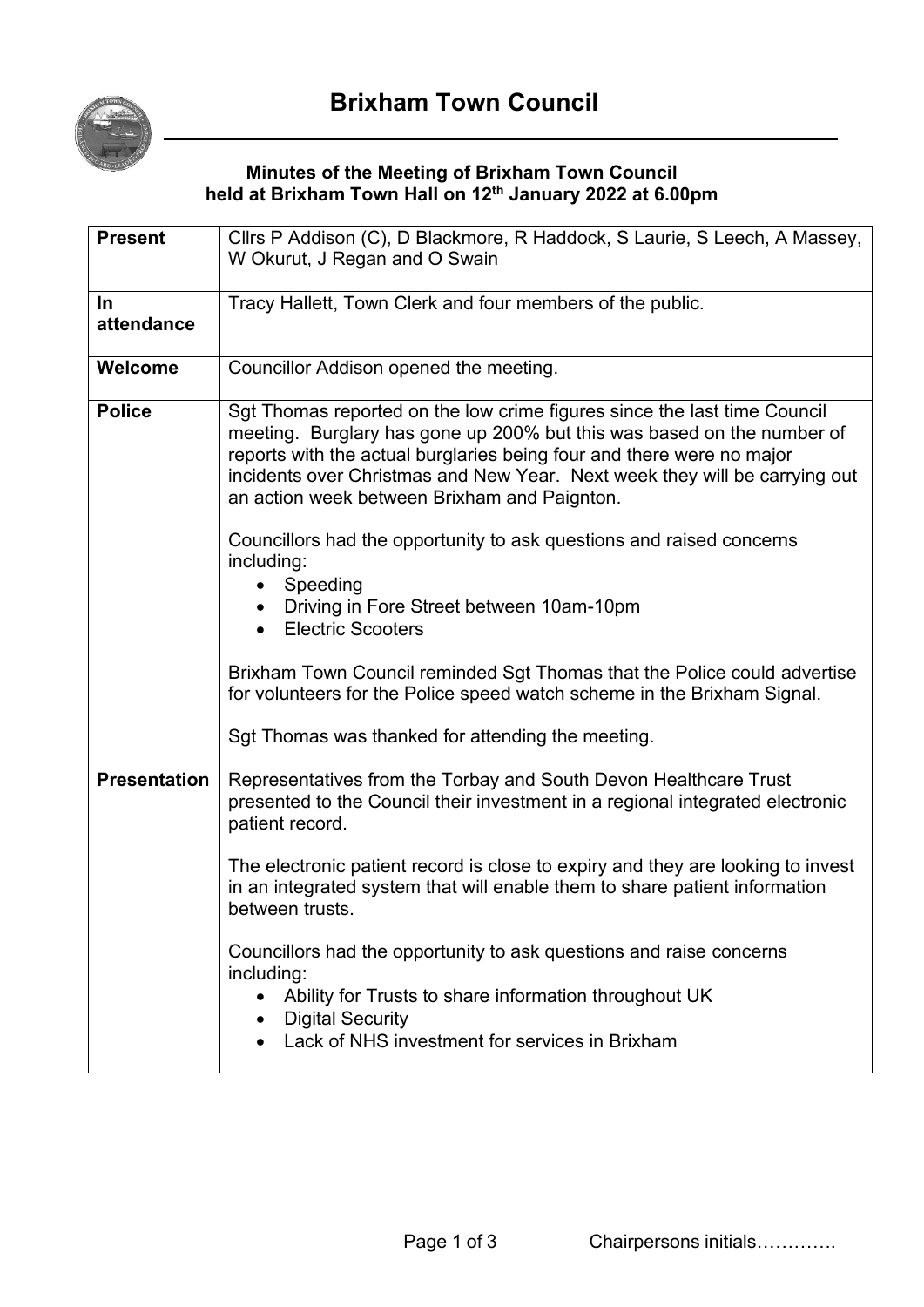| 22001 | Apologies for absence through the Clerk.<br>Apologies were received from Cllr Roseveare                                                                                                                                                                                                                                                                                                |
|-------|----------------------------------------------------------------------------------------------------------------------------------------------------------------------------------------------------------------------------------------------------------------------------------------------------------------------------------------------------------------------------------------|
| 22002 | To confirm and sign the minutes as a true record of the meeting held on<br>the 8 <sup>th</sup> December 2021.<br>The minutes of the meeting held on the 8th December 2021 were resolved<br>and signed as a correct record with the following amendment:<br>Present: (include) Cllr Blackmore                                                                                           |
| 22003 | <b>Declarations of Interest</b><br>None.                                                                                                                                                                                                                                                                                                                                               |
| 22004 | <b>Standing Orders</b><br>It was resolved to suspend Standing Orders.                                                                                                                                                                                                                                                                                                                  |
| 22005 | <b>Civic Award</b><br>A presentation was made to Megan Hart for her hard work and dedication to<br>the community.                                                                                                                                                                                                                                                                      |
| 22006 | <b>Standing Orders</b><br>This item was removed from the agenda.                                                                                                                                                                                                                                                                                                                       |
| 22007 | <b>Torbay and South Devon NHS Foundation Trust</b><br>Concerns were raised about the investment in Brixham and the services that<br>are being delivered. The Town Council acknowledged their thanks to Torbay<br>and South Devon Healthcare for attending the meeting to present the work<br>that they are doing. It was resolved to support the Electronic Patient Record<br>Project. |
| 22008 | <b>Ward Councillors Reports</b><br>No Ward Councillors present and no reports had been submitted to the<br>Council in preparation for the meeting.<br>Councillors expressed their desire to work in unity for the benefit of Brixham<br>and raised their disappointed with the lack of attendance from the Ward<br>Councillors.                                                        |
| 22009 | Date of next meeting<br>The date of the next meeting, scheduled for $9th$ February 2022 at 6pm, was<br>noted.                                                                                                                                                                                                                                                                          |
| 22010 | Items for future agenda<br>Each Councillor is requested to use this opportunity to raise items for future<br>agendas, giving details of why the Council should consider the item.<br>1. Cllr Massey requested - Shoalstone update<br>2. All Cllrs - Ward Councillor attendance and support<br>3. Cllr Massey requested - Co-option                                                     |
| 22011 | <b>Exclusion of Public and Press</b><br>It was resolved to exclude the press and public due to the nature of the<br>discussions about to take place.                                                                                                                                                                                                                                   |